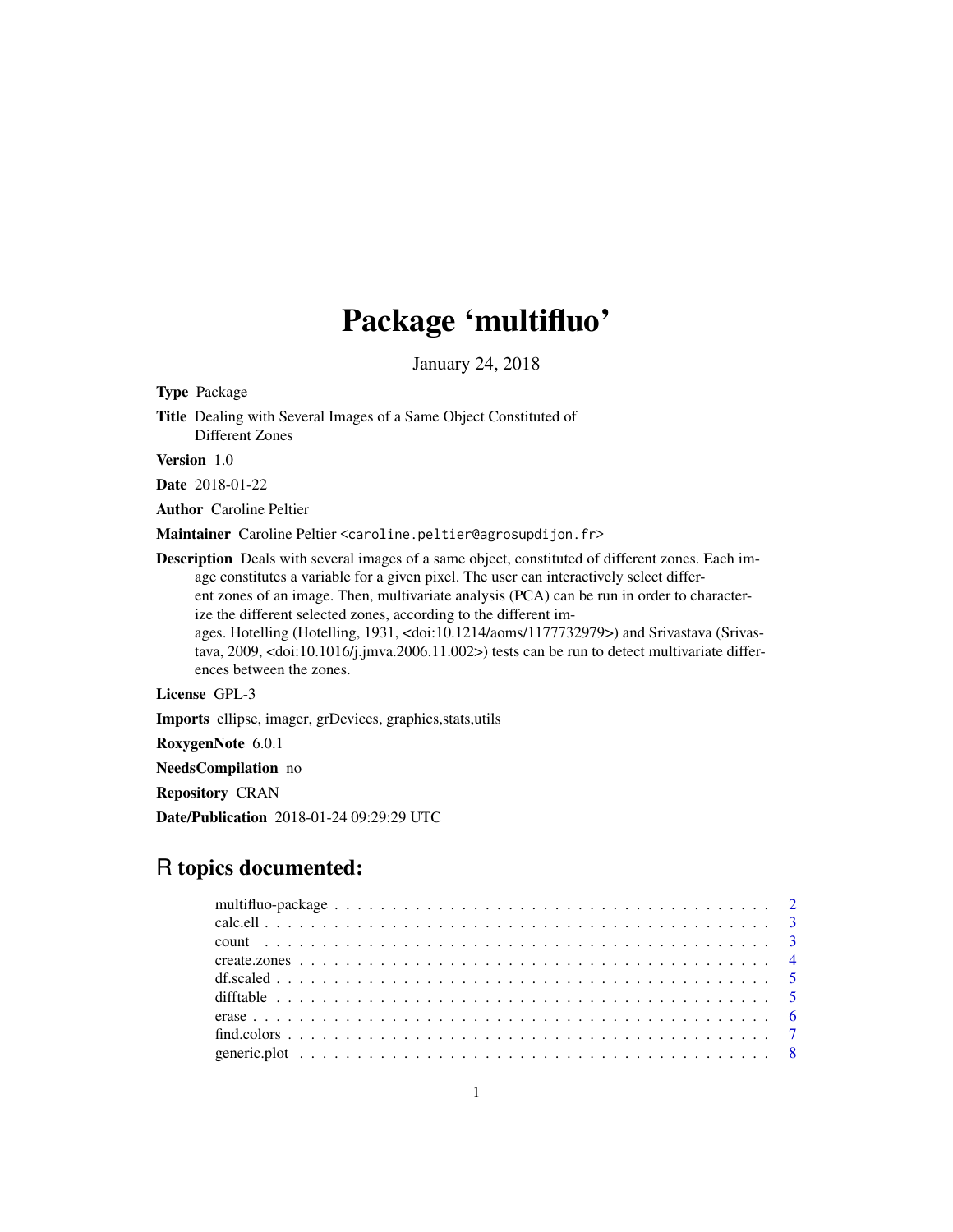# <span id="page-1-0"></span>2 multifluo-package

|       |       |  | $\overline{\phantom{0}}8$ |    |
|-------|-------|--|---------------------------|----|
|       |       |  |                           |    |
|       |       |  |                           |    |
|       |       |  |                           |    |
|       |       |  |                           |    |
|       |       |  |                           |    |
|       |       |  |                           |    |
|       |       |  |                           |    |
|       |       |  |                           |    |
|       |       |  |                           |    |
|       |       |  |                           |    |
|       |       |  |                           |    |
|       |       |  |                           |    |
|       |       |  |                           |    |
|       |       |  |                           |    |
|       |       |  |                           |    |
|       |       |  |                           |    |
|       | zones |  |                           |    |
| Index |       |  |                           | 21 |

multifluo-package *Dealing with Several Images of a Same Object Constituted of Different Zones*

#### Description

Deals with several images of a same object, constituted of different zones. Each image constitutes a variable for a given pixel. The user can interactively select different zones of an image. Then, multivariate analysis (PCA) can be run in order to characterize the different selected zones, according to the different images. Hotelling (Hotelling, 1931, <doi:10.1214/aoms/1177732979>) and Srivastava (Srivastava, 2009, <doi:10.1016/j.jmva.2006.11.002>) tests can be run to detect multivariate differences between the zones.

#### Author(s)

Caroline Peltier

Maintainer: Caroline Peltier <caroline.peltier@agrosupdijon.fr>

# See Also

[create.zones](#page-3-1)[,reshapimg](#page-16-1)[,plotimage](#page-13-1)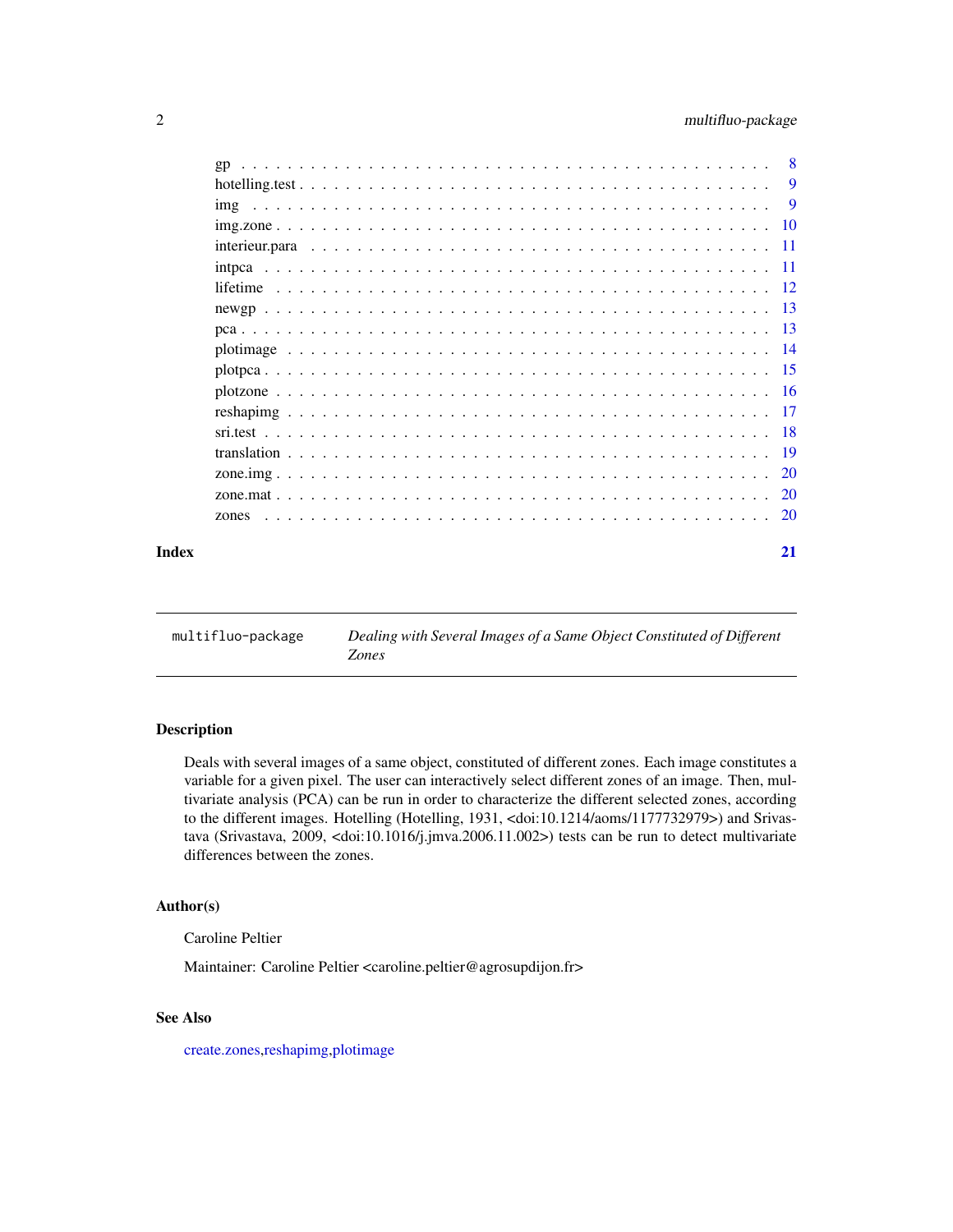#### <span id="page-2-0"></span>calc.ell 3

#### Examples

```
data(count)
count.img=plotimage(mat=count,lim=c(0,5000))
data(df.scaled)
resPCA=pca(data=df.scaled[,-1], zone="zone",pixel="pixel")
couleurs=find.colors(rownames(resPCA$IndivCoord))
plotpca(resPCA)
```
calc.ell *Calculating agreement ellipses*

#### Description

calculates the coordinates of agreement ellipses

#### Usage

calc.ell(sup.ind,vep,axes=c(1,2),conf=0.9,ell.t="bar",trt="zone",sup="pixel",calc="Chi")

#### Arguments

| sup.ind | matrix of supplementary individuals       |
|---------|-------------------------------------------|
| vep     | eigenvectors                              |
| axes    | selected axes (as a vector)               |
| conf    | confidence interval                       |
| ell.t   | "barycentric" or "individual"             |
| trt     | name of trt                               |
| sup     | name of the individuals around a same trt |
| calc    | "Chi","F" or "SAS"                        |
|         |                                           |

<span id="page-2-1"></span>count *count*

#### Description

Spermatozoa bulls were labelled with a fluorescence probe (Laurdan) and then observed with a microscop and its related software Symphotime. Three data were recorded per pixels: the counts of photons (indicating the number of photons perceived on this pixel after simulation),the lifetime of fluorescence (indicating the time of first perceived photon after stimulation) and the generalized polarization (indicating a ratio between a green-light simulation and a blue-light simulation) These matrices have as many rows as observed pixels in lines, and as many columns as observed pixels in columns. This specific data represents the count of photons per pixel.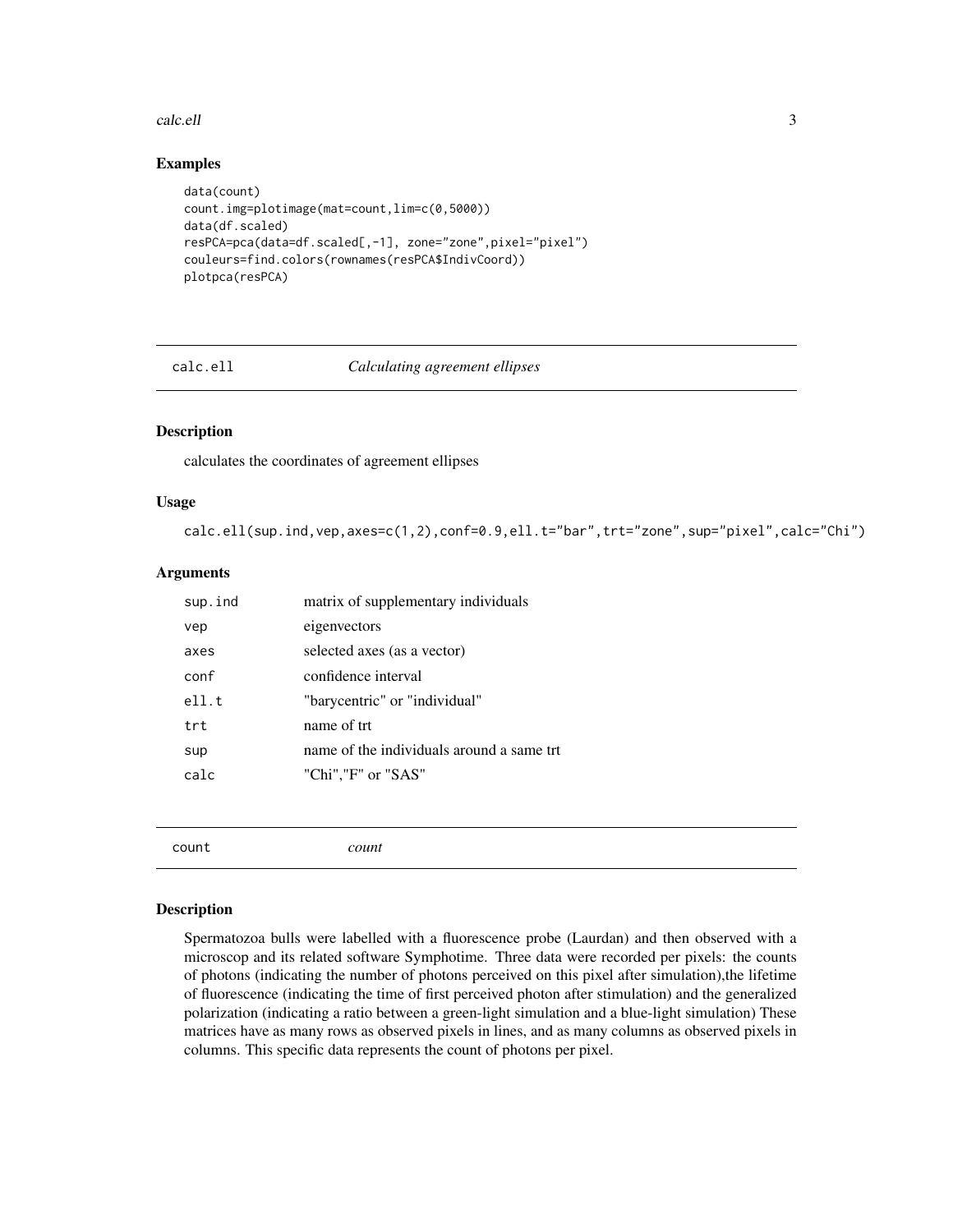#### Usage

data("count")

# Format

A data frame with 203 lines on the following 204 columns.

#### See Also

[gp](#page-7-1)[,lifetime](#page-11-1)

#### Examples

data(count)

#### <span id="page-3-1"></span>create.zones *Creating a list of consecutive zones of images*

#### Description

Creates a list of consecutive zones of images, interactively (by pointing directely control points on an image) or manually (by entering coordinates of control points). The control points can describe either a rectangle (two diagonal points), a parallelogram(three consecutive points representing an angle of the parallelogram) or a circle (center of the circle, then a point of the circle).

#### Usage

create.zones(img=NULL,shape="rect",n.zones=NULL,interact=TRUE,pts=NULL,name.zones=NULL)

| img        | img is an image (cimg type) from imager stemming from "plot.image"                                                                                                                                                                                                                                                                                                                                                                                                                                            |
|------------|---------------------------------------------------------------------------------------------------------------------------------------------------------------------------------------------------------------------------------------------------------------------------------------------------------------------------------------------------------------------------------------------------------------------------------------------------------------------------------------------------------------|
| shape      | When "rect", the shape would be a rectangle: the selection tool is a rectangle<br>by clicking and maintaining the mouse on the screen. When "para", the shape<br>would be a parallelogram: the selection tool is the consecutive input of three<br>points of one angle of the parallelogram. When "circle", the selection tool is the<br>consecutive input of the center of the circle and one point on the circle. When<br>"various" and interactive, the user is asked for the shape on the next selection. |
| n.zones    | number of zones to be input                                                                                                                                                                                                                                                                                                                                                                                                                                                                                   |
| interact   | if TRUE, the interactive tool is launched to determine the control points of the<br>different zones. If FALSE, these control points are defined in pts                                                                                                                                                                                                                                                                                                                                                        |
| pts        | matrix of points corresponding to the selected zones                                                                                                                                                                                                                                                                                                                                                                                                                                                          |
| name.zones | if not NULL, corresponds to the names of the zones to select.                                                                                                                                                                                                                                                                                                                                                                                                                                                 |

<span id="page-3-0"></span>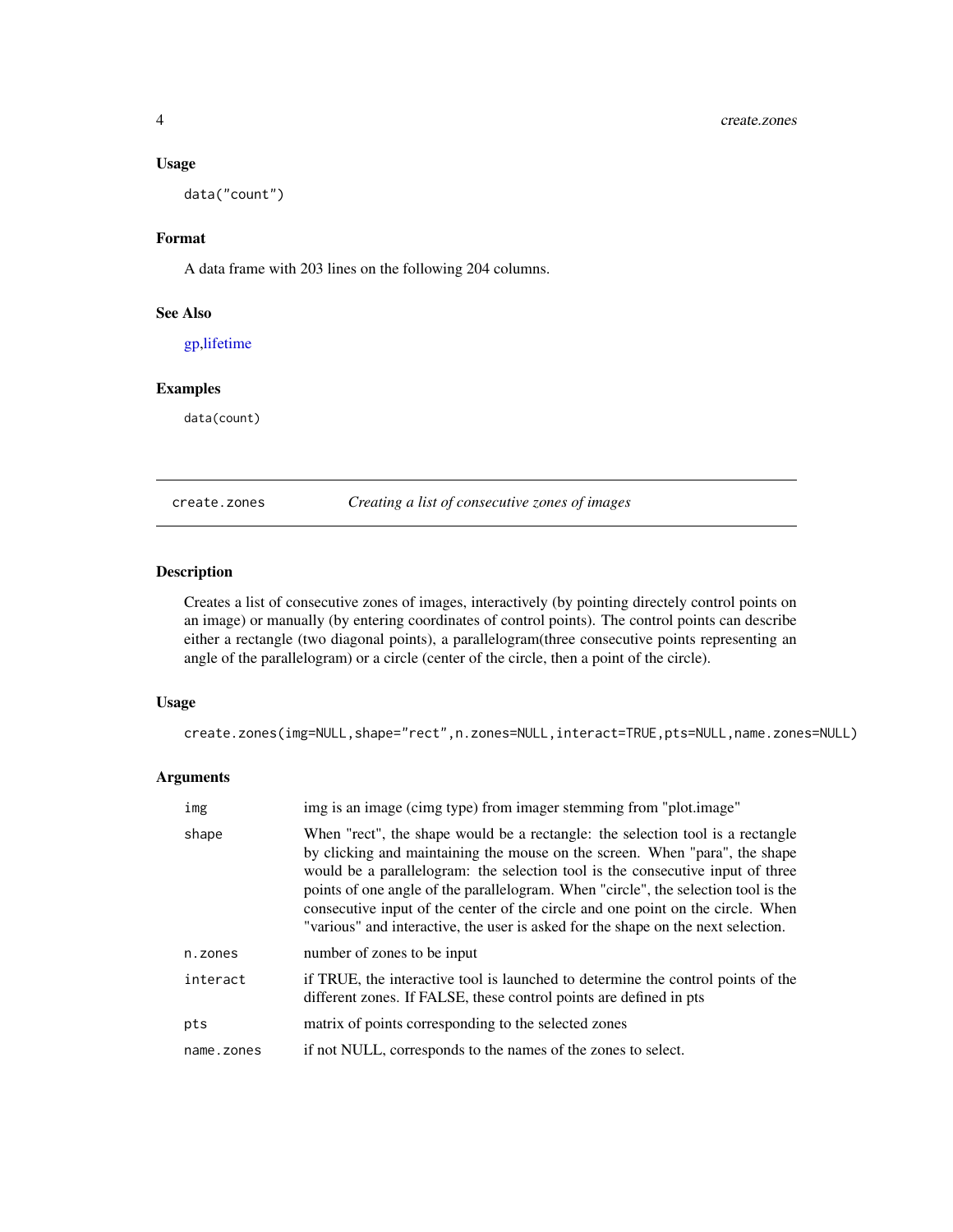#### <span id="page-4-0"></span>df.scaled 5

#### Value

A list containing as many component as the number of zones. Each component is also a list containing : the matrix of control points (pts),the name of the selected zone (name) and the name of the selected shape (shape) If "rect is chosen", pts contains the two points of the diagonal of the rectangle, If "para" is chosen, pts to the three points of the selected angle of the parallelogram If "circle" is chosen, pts contains the center of the circle and one point in the circle

# See Also

[plotzone,](#page-15-1) [plotimage](#page-13-1)

#### Examples

```
data(zone.mat)
zones=create.zones(pts=zone.mat,shape="para",interact=FALSE)
data(count)
img=plotimage(count,main="Counts",min.scale=1000,max.scale=4000,mask=count>1000)
zonesRect=create.zones(img,shape="rect",n.zones=3)
zonesPara=create.zones(img,shape="para",n.zones=3)
zonesCircle=create.zones(img,shape="circle",n.zones=3)
zonesVarious=create.zones(img,shape="various",n.zones=3)
```
df.scaled *df.scaled*

#### **Description**

Example of data.frame required for the PCA (see [pca\)](#page-12-1)

#### Examples

```
data(df.scaled)
## maybe str(df.scaled) ; plot(df.scaled) ...
```
<span id="page-4-1"></span>

difftable *Table of multivariate differences*

#### **Description**

Built a table crossing modalities of a trestmanet variable about multivariate differences

#### Usage

```
difftable(mat,vep=NULL,axes=c(1,2),var.col=NULL,trt="zone",test="hotelling")
```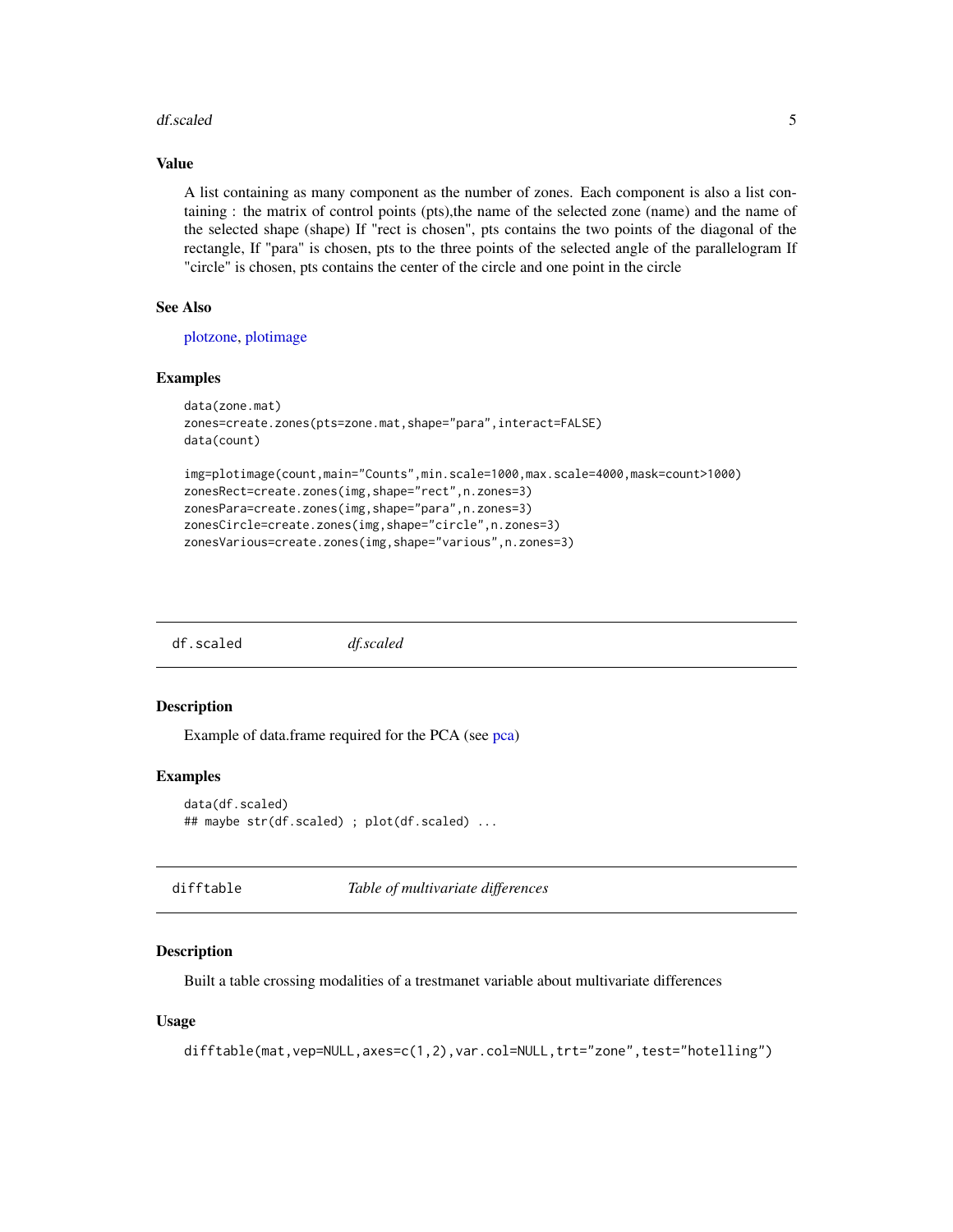# <span id="page-5-0"></span>Arguments

| mat     | the matrix must have one column named as trt, and                                                                                                                                                                                                                                |
|---------|----------------------------------------------------------------------------------------------------------------------------------------------------------------------------------------------------------------------------------------------------------------------------------|
| vep     | when vep is not NULL, a preliminary operation multiplies mat [,var.col] by the<br>vep matrix (useful to do the test only on the first principal components of mat).                                                                                                              |
| axes    | vep can contain all eigenvectors. If it is the case, axes allows the user to select<br>only some eigenvectors $(1:2$ for the first two eigenvectors, 1:5 for the first five<br>eigenvectors)                                                                                     |
| var.col | indicates the number of columns of the numerical variables. If NULL, all<br>columns but trt are selected.                                                                                                                                                                        |
| trt     | name of the column                                                                                                                                                                                                                                                               |
| test    | "hotelling" or "sri". Indicates the type of test to detect multivariate differences.<br>"hotelling" is the usual hotelling T2 test whereas "sri" corresponds to the Sri-<br>vastava's Test, allowing a test of differences even if there is more variables than<br>observations. |

# Value

A table containing the p-values is returned.

#### See Also

[hotelling.test,](#page-8-1) [sri.test](#page-17-1)

# Examples

```
data(df.scaled)
difftable(df.scaled[,-5],trt="zone")
```
<span id="page-5-1"></span>

erase *Eraser*

# Description

Suppresses a zone (determined on an image) from a given selection stemming from a zone image

# Usage

```
erase(zone.img, img, interact = TRUE, shape = "rect", pts = NULL)
```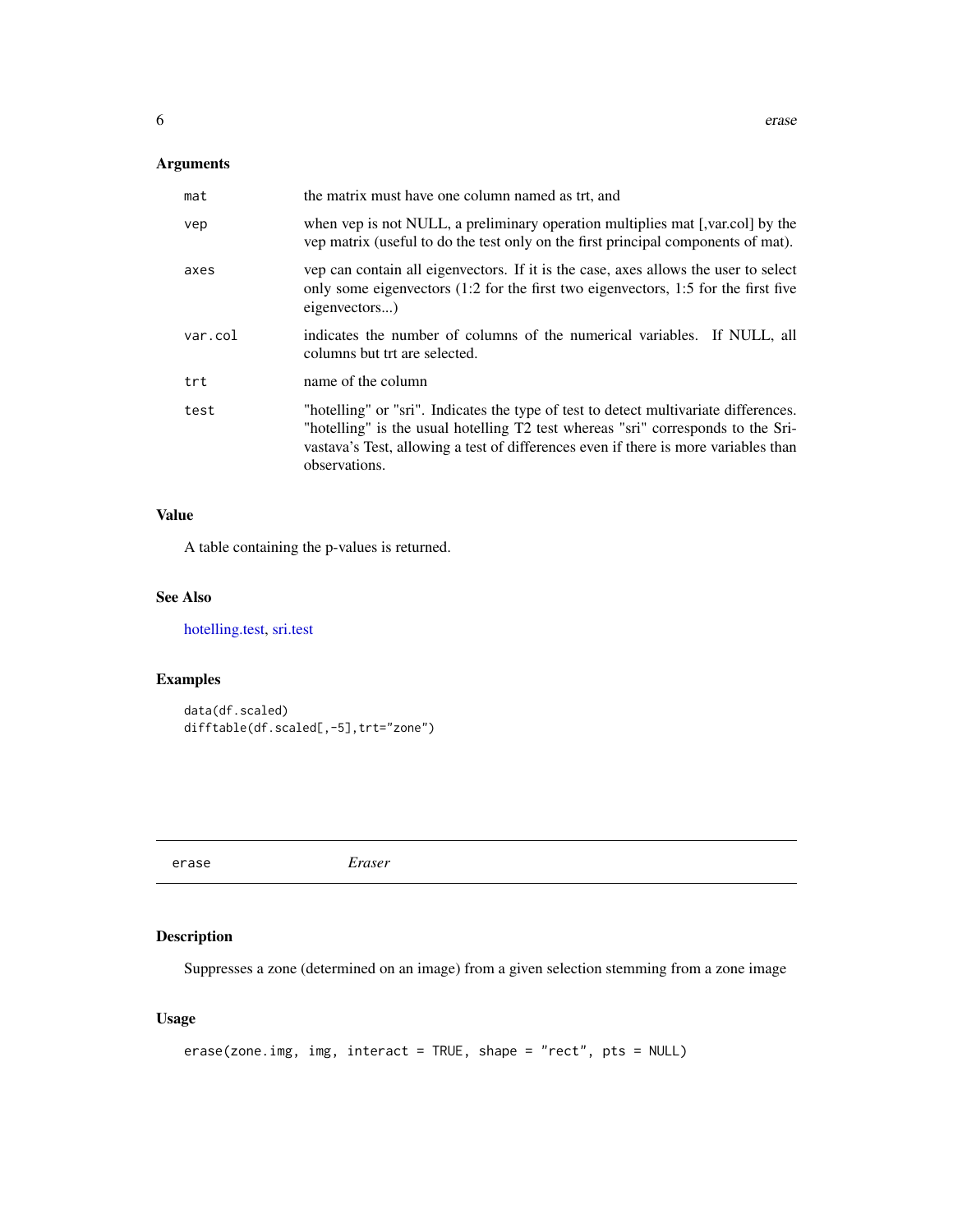#### <span id="page-6-0"></span>find.colors **7**

# Arguments

| zone.img | the zone image to be modified                                                                                       |
|----------|---------------------------------------------------------------------------------------------------------------------|
| img      | the image on which the zone to suppress is selected                                                                 |
| interact | if TRUE, the zone is determined interactively. Else pts is used as a matrix of<br>control points (see create.zones) |
| shape    | "rect", "para" or "circle"                                                                                          |
| pts      | Matrix containing the control points (see create.zones)                                                             |

#### Value

returned a zone image without the selected zone

### See Also

[img.zone,](#page-9-1)[plotimage](#page-13-1)

# Examples

```
data(zone.img)
plotimage(zone.img,is.zone=TRUE)
data(img)
zone.img2=erase(zone.img,img,interact=TRUE,shape="rect")
plotimage(zone.img2,is.zone=TRUE)
```
find.colors *find.colors*

# Description

Finds different colors for a corresponding to the first character of each value of a vector.

# Usage

```
find.colors(vect, color = NULL)
```
### Arguments

| vect  | the vector to find colors for.                                                                              |
|-------|-------------------------------------------------------------------------------------------------------------|
| color | can be a vector of colors (with the same size as the number of groups), if NULL,<br>rainbow scale is chosen |

#### Value

vector of colors related to vect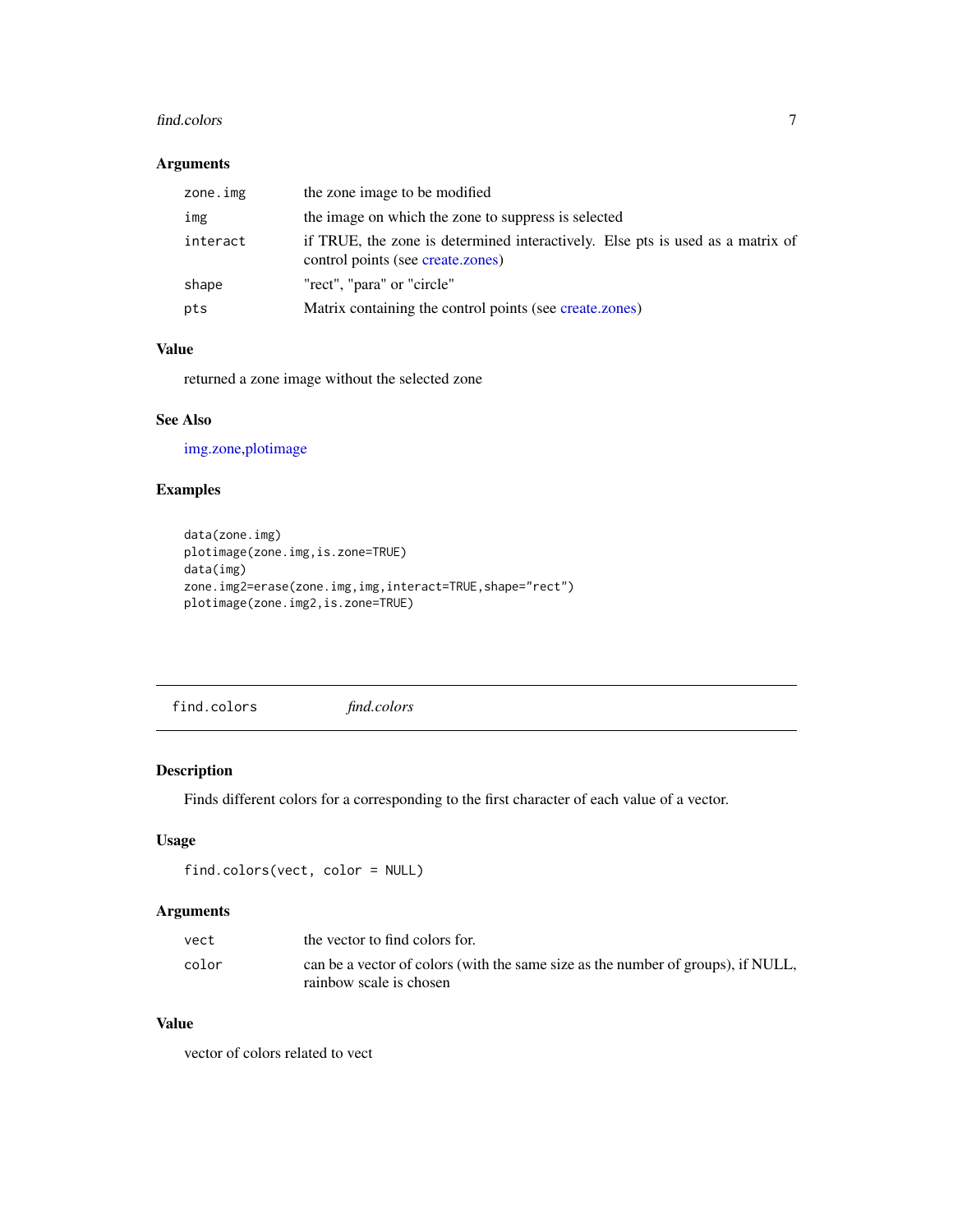# <span id="page-7-0"></span>Examples

find.colors(c("V1","V3","R22"))

generic.plot *generic.plot*

#### Description

Plots

# Usage

```
generic.plot(type = "R", width = 7, height = 7, name = "output", CALLFUN = NULL)
```
#### Arguments

| type     | "R", "png"         |
|----------|--------------------|
| width    | width of the file  |
| height   | height of the file |
| name     | name of the file   |
| CALL FUN | function to plot   |
|          |                    |

<span id="page-7-1"></span>gp *gp*

# Description

Spermatozoa bulls were labelled with a fluorescence probe (Laurdan) and then observed with a microscop and its related software Symphotime. Three data were recorded per pixels: the counts of photons (indicating the number of photons perceived on this pixel after simulation),the lifetime of fluorescence (indicating the time of first perceived photon after stimulation) and the generalized polarization (indicating a ratio between a green-light simulation and a blue-light simulation) These matrices have as many rows as observed pixels in lines, and as many columns as observed pixels in columns. This specific data represents the Generalized polarization data

#### Usage

data("gp")

#### See Also

[count](#page-2-1)[,lifetime](#page-11-1)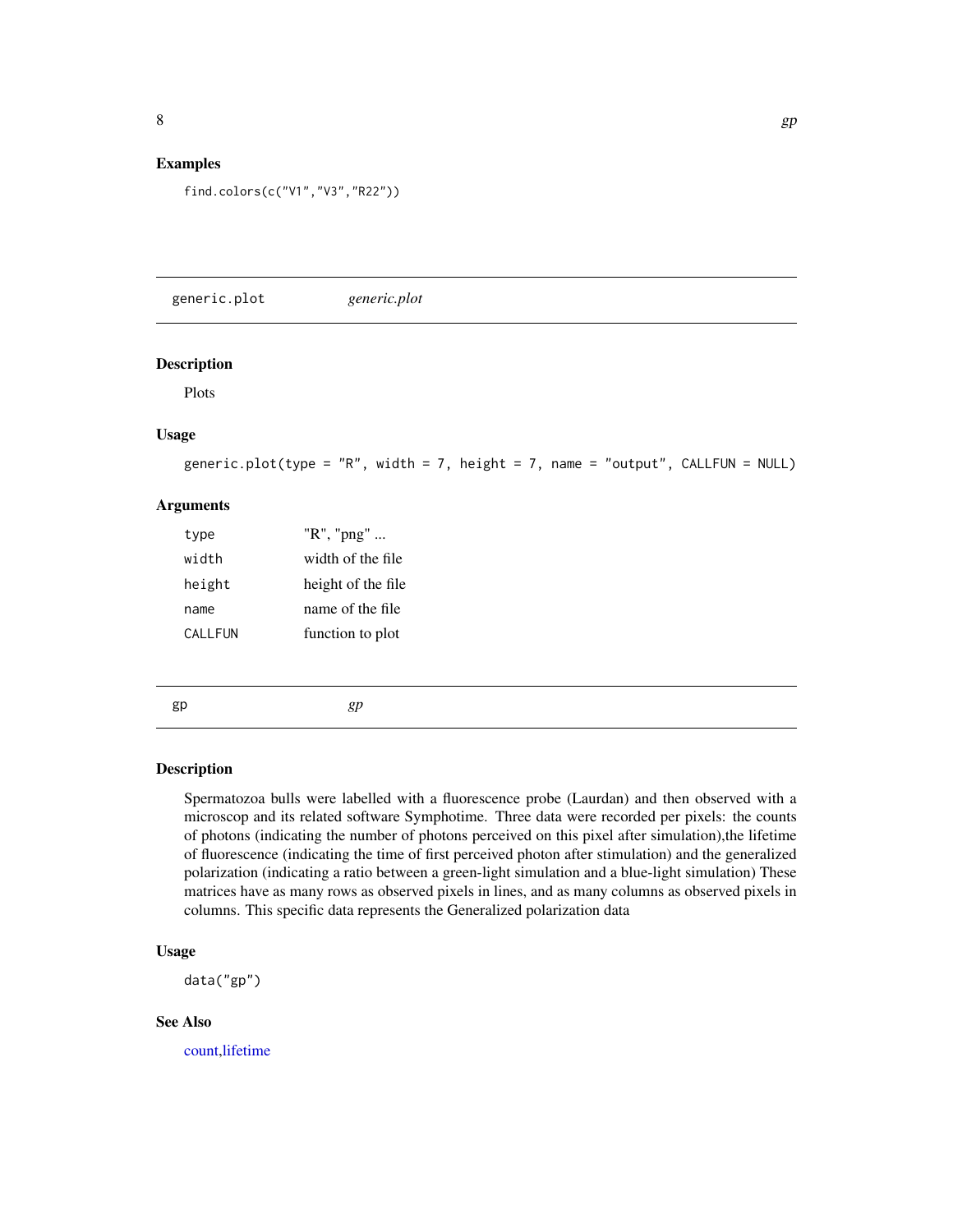# <span id="page-8-0"></span>hotelling.test 9

# Examples

data(gp)

<span id="page-8-1"></span>hotelling.test *Hotelling's T2 Test*

#### Description

Tests multivariate differences between two samples with Hotelling's T2 Test

#### Usage

hotelling.test(matx, maty)

#### Arguments

| matx | First sample (matrix with observations as lines and variables as columns)  |
|------|----------------------------------------------------------------------------|
| maty | Second sample (matrix with observations as lines and variables as columns) |

# Value

Returns a list containing the stat and the p-value

#### References

Hotelling, H. (1931). "The generalization of Student's ratio." Annals of Mathematical Statistics 2. (3): 360 378

# See Also

[difftable](#page-4-1)[,sri.test](#page-17-1)

#### Examples

```
A=matrix(rnorm(13.15),13,15)
B=matrix(rnorm(13.15),13,15)
hotelling.test(A,B)
```
img *img*

# Description

An example of image based on the data(count)

# Examples

data(img)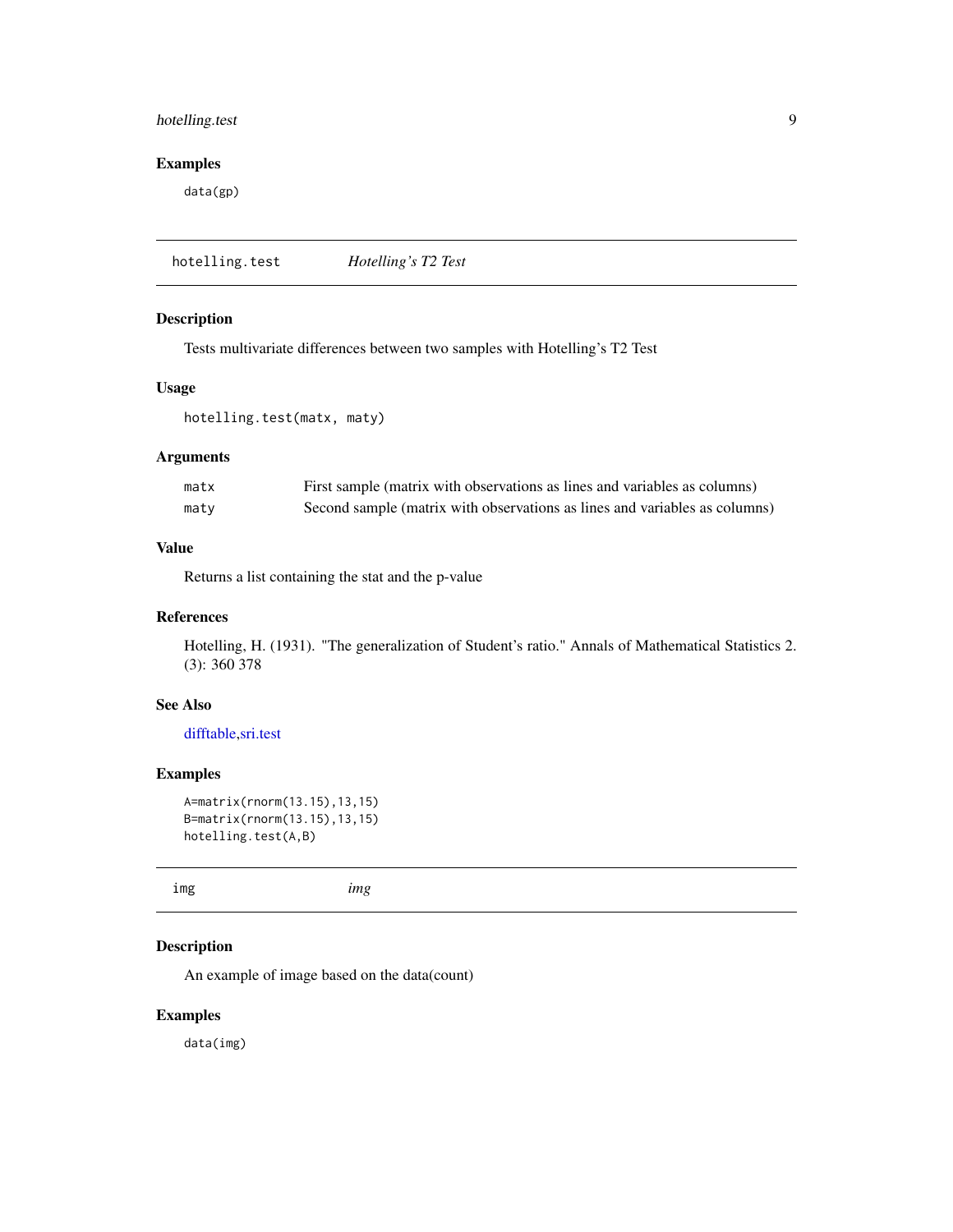<span id="page-9-1"></span><span id="page-9-0"></span>

### Description

Converts a zone object (point list) into a matrix : each pixel is attributed to a zone. This matrix can also be plotted with [plotimage.](#page-13-1) This matrix is to be related to the other image matrices, for example in the [reshapimg](#page-16-1) function, to be used in [pca.](#page-12-1)

#### Usage

img.zone(zone,d=NULL,mask=NULL,edge.only=NULL,wo.edge=NULL,graph=FALSE,img=NULL,lim=30)

#### Arguments

| zone      | A zone created with create.zones                                                                                                                    |
|-----------|-----------------------------------------------------------------------------------------------------------------------------------------------------|
| d         | dimension of the matrix to create                                                                                                                   |
| mask      | boolean matrice can be specified here                                                                                                               |
| edge.only | if TRUE, only the edges of the images are kept. They are defined with "limit"<br>for their width. This requires that the parameter img is fulfilled |
| wo.edge   | if TRUE, the edges of the images are removed. They are defined with "limit" for<br>their width. This requires that the parameter img is fulfilled   |
| img       | image on which the edges are selected                                                                                                               |
| graph     | if TRUE, the selected edges are plotted                                                                                                             |
| lim       | sensitivity of the scale detection                                                                                                                  |

# Value

Zone object (with control points) is given as a matrix /image

# See Also

[create.zones,](#page-3-1) [plotzone,](#page-15-1)[reshapimg,](#page-16-1)[erase,](#page-5-1)[plotimage](#page-13-1)

# Examples

```
data(zones)
data(count)
zone.imgRect=img.zone(zone=zones,d=dim(count))
plotimage(mat.image=zone.img,is.zone=T)
```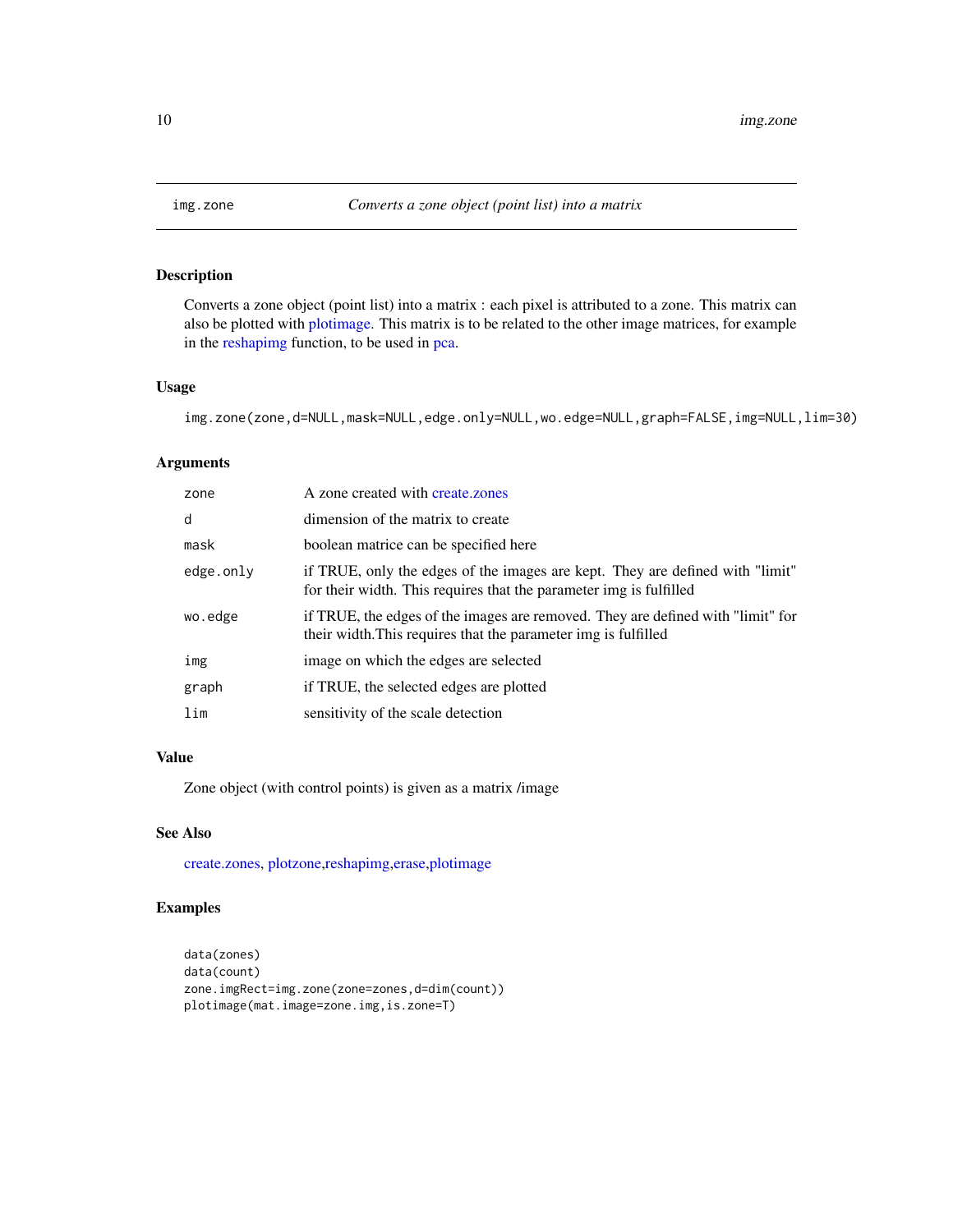<span id="page-10-0"></span>interieur.para *interieur.para*

# Description

Detects if a point is inside a given paralellogram

# Usage

interieur.para(x, y, xOrigine, yOrigine, xA, yA, xB = NA, yB = NA, shape = "para")

# Arguments

| X        | abcisse of the point to test                                            |
|----------|-------------------------------------------------------------------------|
| у        | ordinate of the point to test                                           |
| xOrigine | abscisse of a summit of the parallelogram (origin)                      |
| yOrigine | ordinate of a summit of the parallelogram (origin)                      |
| хA       | abscisse of a summit of the parallelogram linked to the origine         |
| уA       | ordinate of a summit of the parallelogram linked to the origine         |
| хB       | abscisse of the other summit of the parallelogram linked to the origine |
| yВ       | ordinate of the other summit of the parallelogram linked to the origine |
| shape    | "para"                                                                  |

intpca *internal pca*

# Description

runs pca

# Usage

intpca(vars,ind,map="b",si=NULL,ic=NULL,sic=NULL,ell=NULL,seg=NULL,epd=NULL,x="",y="")

| vars | variables   |
|------|-------------|
| ind  | individuals |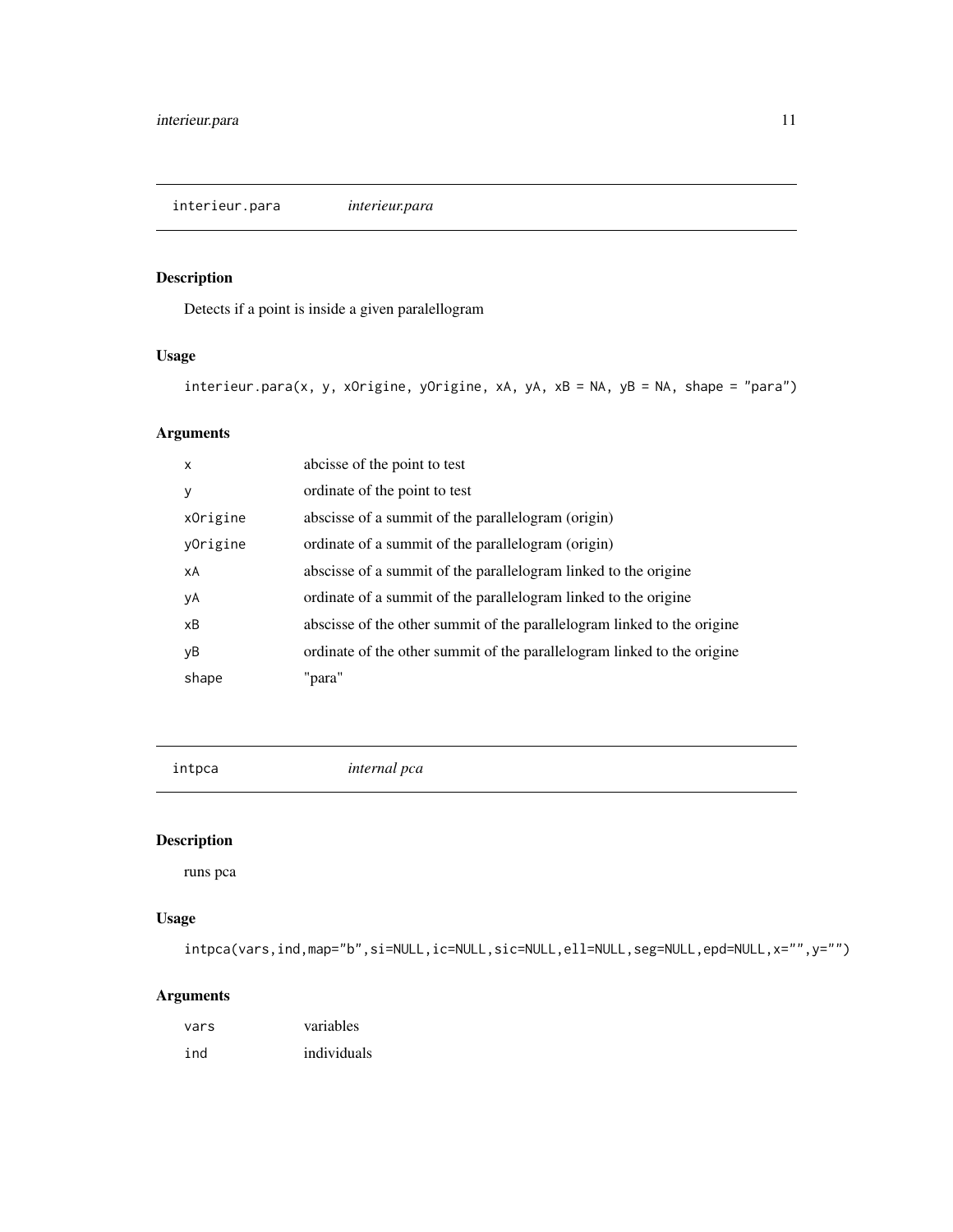<span id="page-11-0"></span>

| map          | if "bil", biplot is plotted with supplementary individuals projected, and labels of<br>supplementary individuals are written if "bip", biplot is plotted with supplemen-<br>tary individuals projected, and points of supplementary individuals are plotted<br>if "b", biplot is plotted if "til", two-way pca is plotted with supplementary indi-<br>viduals projected, and labels of supplementary individuals are written if "tip",<br>two-way pca is plotted with supplementary individuals projected, and la points<br>of supplementary individuals are plotted if "t", two-way pca is plotted |
|--------------|-----------------------------------------------------------------------------------------------------------------------------------------------------------------------------------------------------------------------------------------------------------------------------------------------------------------------------------------------------------------------------------------------------------------------------------------------------------------------------------------------------------------------------------------------------------------------------------------------------|
| si           | supplementary individuals                                                                                                                                                                                                                                                                                                                                                                                                                                                                                                                                                                           |
| ic           | color of individuals                                                                                                                                                                                                                                                                                                                                                                                                                                                                                                                                                                                |
| sic          | color of supplementary individuals                                                                                                                                                                                                                                                                                                                                                                                                                                                                                                                                                                  |
| ell          | "bar" or "ind" or "none"                                                                                                                                                                                                                                                                                                                                                                                                                                                                                                                                                                            |
| seg          | <b>TRUE or FALSE</b>                                                                                                                                                                                                                                                                                                                                                                                                                                                                                                                                                                                |
| epd          | expand                                                                                                                                                                                                                                                                                                                                                                                                                                                                                                                                                                                              |
| $\mathsf{x}$ | x label                                                                                                                                                                                                                                                                                                                                                                                                                                                                                                                                                                                             |
| у            | y label                                                                                                                                                                                                                                                                                                                                                                                                                                                                                                                                                                                             |
|              |                                                                                                                                                                                                                                                                                                                                                                                                                                                                                                                                                                                                     |

<span id="page-11-1"></span>lifetime *lifetime*

#### Description

Spermatozoa bulls were labelled with a fluorescence probe (Laurdan) and then observed with a microscop and its related software Symphotime. Three data were recorded per pixels: the counts of photons (indicating the number of photons perceived on this pixel after simulation),the lifetime of fluorescence (indicating the time of first perceived photon after stimulation) and the generalized polarization (indicating a ratio between a green-light simulation and a blue-light simulation) These matrices have as many rows as observed pixels in lines, and as many columns as observed pixels in columns. This specific data represents the lifetime data

#### Usage

data("lifetime")

#### See Also

[gp](#page-7-1)[,count](#page-2-1)

# Examples

data(lifetime)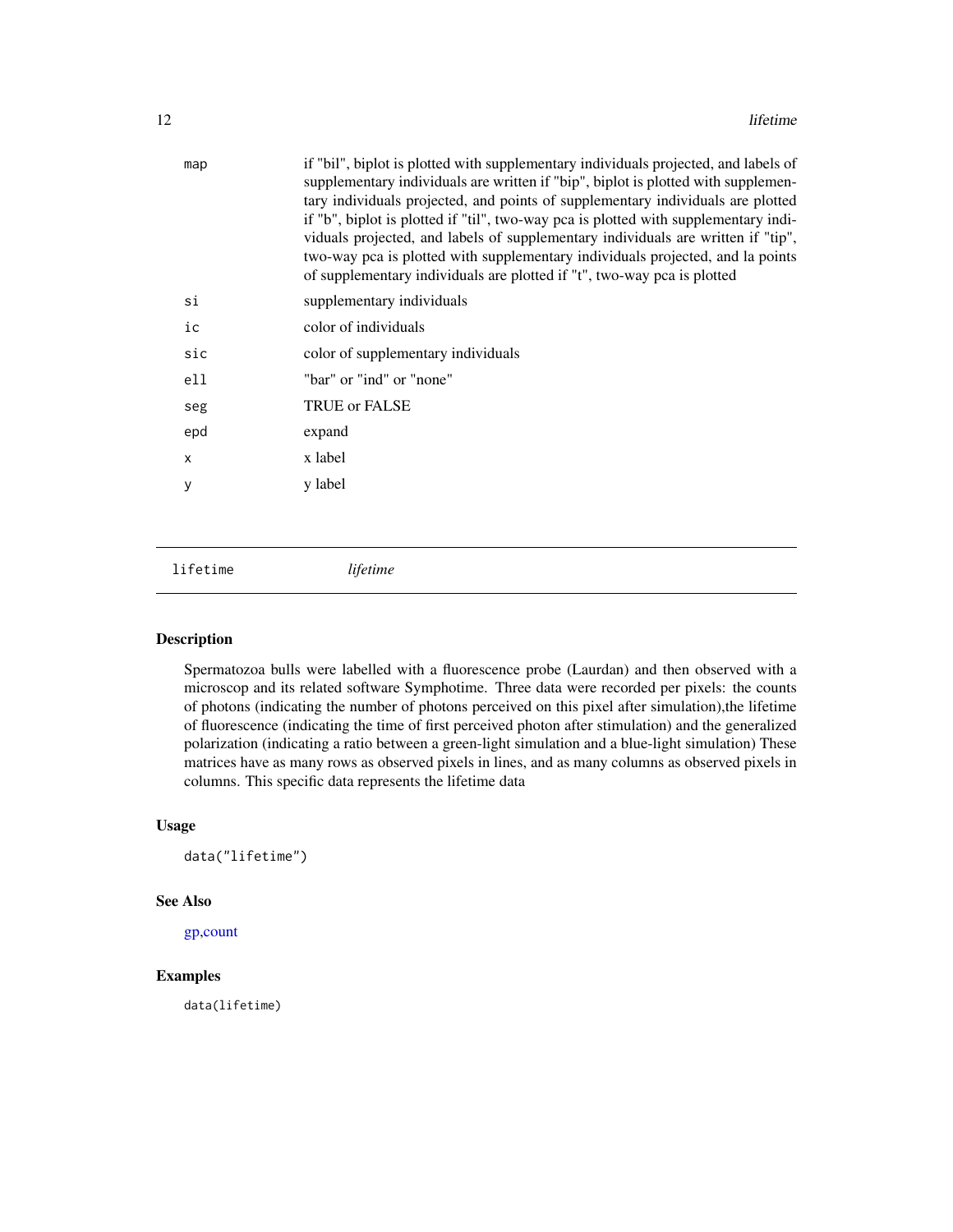<span id="page-12-0"></span>

# Description

This matrix represents the translated gp data

#### See Also

[gp](#page-7-1)

# Examples

data(newgp)

<span id="page-12-1"></span>pca *pca*

# Description

Calculates Principal Component Analysis with agreement ellipses

# Usage

pca(data, zone = "zone", pixel = NULL)

# Arguments

| data  | should contain a column named as zone, and another named pixel                 |
|-------|--------------------------------------------------------------------------------|
| zone  | name of the column containing the zone                                         |
| pixel | name of the column containing the pixel name (required when ellipses, individ- |
|       | ual projections or tests are asked in the PCA)                                 |

# Value

# A list containing

| B             | matrix of zone covariance                         |
|---------------|---------------------------------------------------|
| IndSup        | supplementary individuals                         |
| EingenVectors | eigen vectors obtained by the PCA                 |
| EingenValues  | eigen values obtained by the PCA                  |
| IndivCoord    | coordinates of the individuals (here, zone means) |
| VarCoord      | coordinates of the variables                      |
| NbdimSig      | number of significant dimensions                  |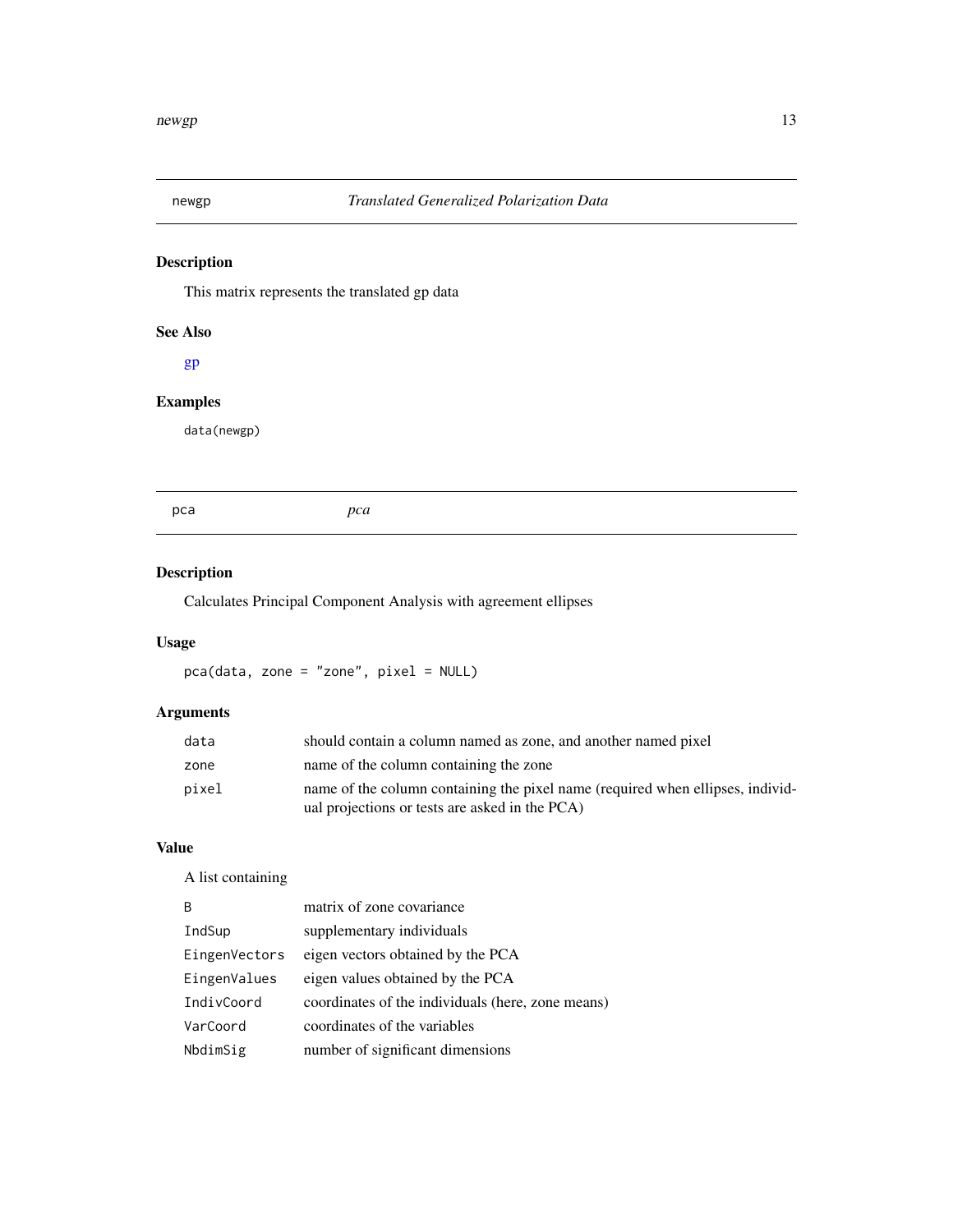#### <span id="page-13-0"></span>References

Peltier, C., Visalli, M. and Schlich, P. (2015), Canonical Variate Analysis of Sensory Profiling Data. J Sens Stud, 30: 316 328. doi:10.1111/joss.12160

# See Also

[plotpca](#page-14-1) [reshapimg](#page-16-1)

# Examples

```
data(df.scaled)
resPCA=pca(data=df.scaled[,-1], zone="zone",pixel="pixel")
```
<span id="page-13-1"></span>plotimage *Ploting an image*

# Description

Plots an image with its colorscale.

# Usage

```
plotimage(mat,lim=NULL,nc=1000,m=NULL,z=FALSE,add=FALSE,cols="rainbow",lc=c(0,0.7),p="l")
```

| mat  | matrix representing the image. Thus, a numerous matrix with 256 rows and 256<br>columns will represent an image with 256*256 pixels. The colour of each pixel<br>will be determined thanks to the value of the related pixel in the matrix, and the<br>values of the limit scales. |
|------|------------------------------------------------------------------------------------------------------------------------------------------------------------------------------------------------------------------------------------------------------------------------------------|
|      |                                                                                                                                                                                                                                                                                    |
| lim  | minimum and maximum value for the color scale. Ex: $\lim_{x \to 0} c(0,10)$                                                                                                                                                                                                        |
| nc   | number of colors                                                                                                                                                                                                                                                                   |
| m    | boolean matrix with the same size than mat, selecting pixels which will plotted<br>(TRUE) or not (FALSE) (mask)                                                                                                                                                                    |
| z    | TRUE when mat is a zone matrix stemming from img.zone                                                                                                                                                                                                                              |
| add  | when TRUE, the graph is drawn over the existing graph. If FALSE, a new graph<br>is plotted.                                                                                                                                                                                        |
| cols | "rainbow" by default, but other scales are also available : ""gray.scale","cm.colors","topo.colors","terrainc<br>These scales correspond to the usual colors scales in R.                                                                                                          |
| lc   | $c(0,0.7)$ by default. Parameter corresponding to the start color and the end color<br>in the rainbow scale, a number in $[0,1]$ (start in rainbow function)                                                                                                                       |
| р    | Further parameters to plot. if "n", nothing more is plotted, if "a", axes are plot-<br>ted, if "I", color legend is plotted, if "al" axes and color legend are plotted                                                                                                             |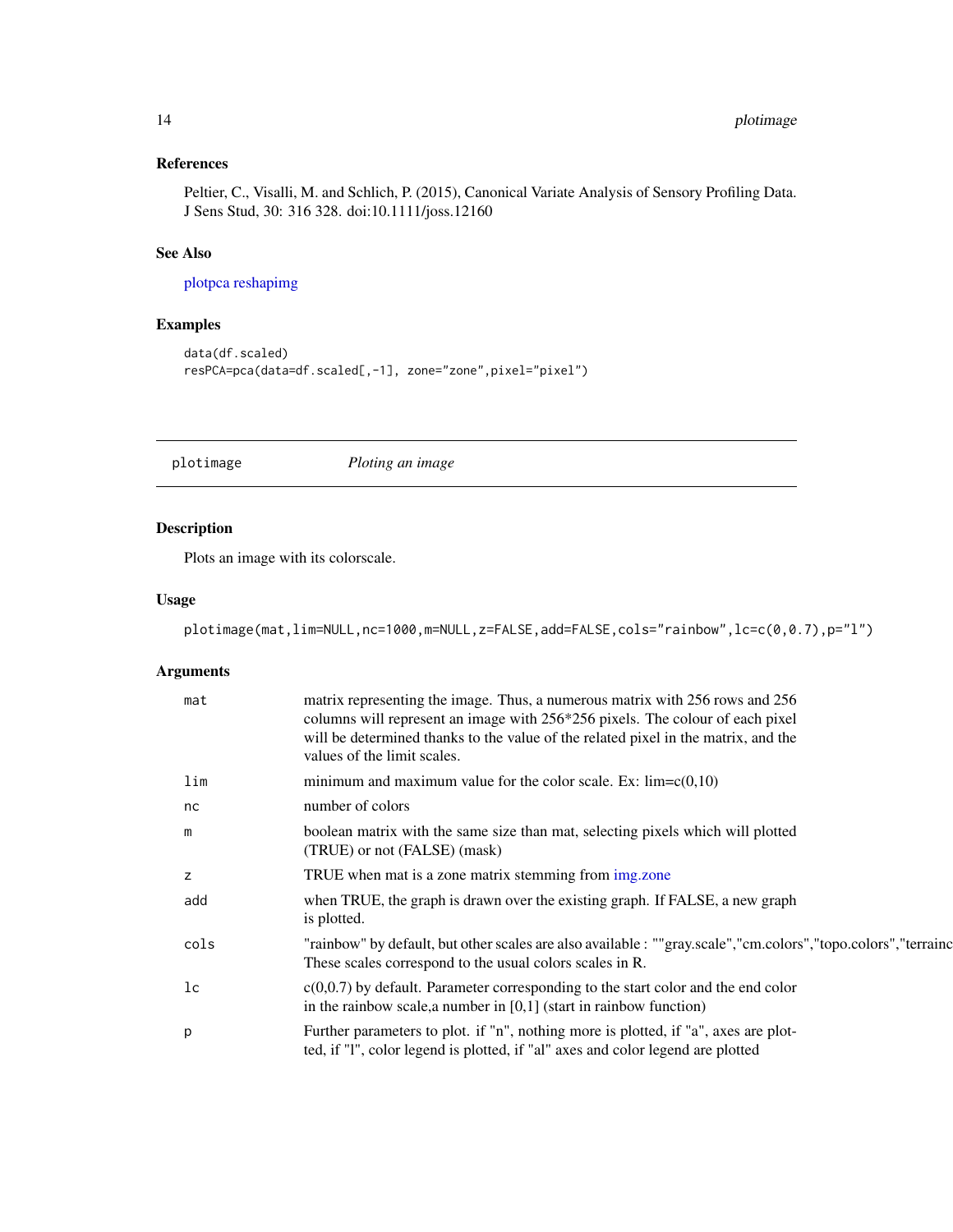#### <span id="page-14-0"></span>plotpca and the state of the state of the state of the state of the state of the state of the state of the state of the state of the state of the state of the state of the state of the state of the state of the state of th

# Value

Returns the created image as a cimg (type cimg from the imager package)

#### Examples

```
data(lifetime)
data(count)
data(gp)
count.img=plotimage(mat=count,lim=c(0,5000))
# with m
```

```
count.img=plotimage(mat=count,lim=c(1000,4000),m=count>1000)
plotimage(mat=lifetime,main="",min.scale=2.8,max.scale=3.5)
gp.img=plotimage(mat=gp,main="",min.scale=-0.2,max.scale=0.8)
```
#### #add

#resT=plotimage(mat=lifetime,lim=c(2.8,3.5),m=count>1000) #resGP=plotimage(mat=gp,lim=c(2.8,3.5),add=TRUE)

#### <span id="page-14-1"></span>plotpca *Plotting a Principal Component Analysis*

# Description

Plots the Principal Component Analysis from the pca function, and custumizes the output with

# Usage

plotpca(x,map="b",n="a",l=0.05,col=NULL,calc="Chi",epd=NULL,et="bar",dif="h",dax="all")

| x   | results of pca                                                                                                                                                                                                                                                                                                                                                                                                                                                                                                                                                                                      |
|-----|-----------------------------------------------------------------------------------------------------------------------------------------------------------------------------------------------------------------------------------------------------------------------------------------------------------------------------------------------------------------------------------------------------------------------------------------------------------------------------------------------------------------------------------------------------------------------------------------------------|
| map | if "bil", biplot is plotted with supplementary individuals projected, and labels of<br>supplementary individuals are written if "bip", biplot is plotted with supplemen-<br>tary individuals projected, and points of supplementary individuals are plotted<br>if "b", biplot is plotted if "til", two-way pca is plotted with supplementary indi-<br>viduals projected, and labels of supplementary individuals are written if "tip",<br>two-way pca is plotted with supplementary individuals projected, and la points<br>of supplementary individuals are plotted if "t", two-way pca is plotted |
| n   | number of axes to plot. By default, "a", which calculates an automatic theo-<br>retical number of dimensions (when the contribution of loadings is higher than<br>1)                                                                                                                                                                                                                                                                                                                                                                                                                                |
|     | by default 0.05. Risk to be taken in the agreement ellipses                                                                                                                                                                                                                                                                                                                                                                                                                                                                                                                                         |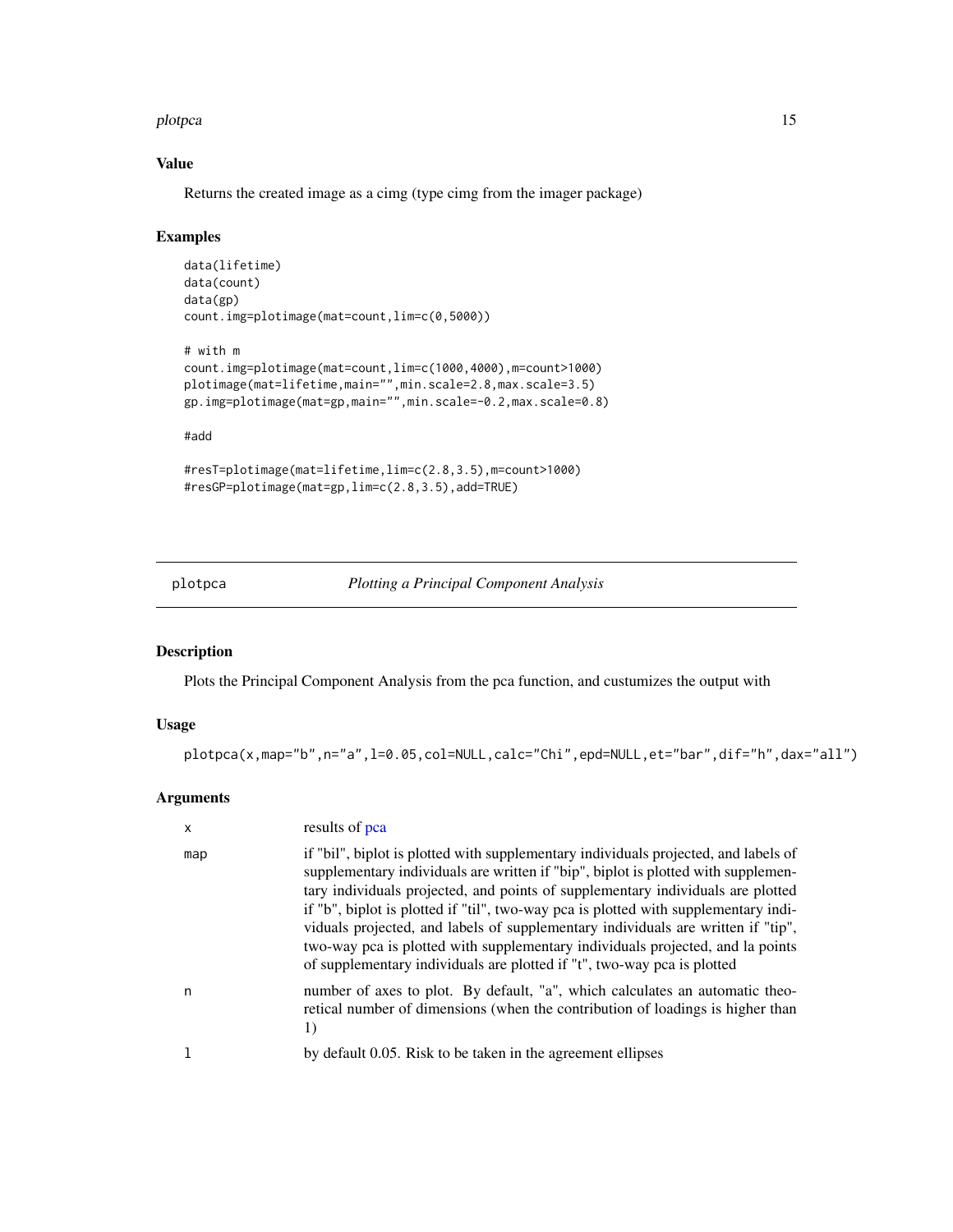<span id="page-15-0"></span>

| et   | "bar" for the confidence ellipses around the product means "ind" for the repre-<br>sentation of a proportion of 1-alpha of the panelist scores                                                                                                                                                                                                                                                                                                                                                                           |
|------|--------------------------------------------------------------------------------------------------------------------------------------------------------------------------------------------------------------------------------------------------------------------------------------------------------------------------------------------------------------------------------------------------------------------------------------------------------------------------------------------------------------------------|
| col  | select the colors of the different individuals                                                                                                                                                                                                                                                                                                                                                                                                                                                                           |
| calc | "Chi", "F" or "Sas". Indicates the type of ellipse to be calculated.                                                                                                                                                                                                                                                                                                                                                                                                                                                     |
| epd  | when a biplot is chosen, the arrows can be oversized.                                                                                                                                                                                                                                                                                                                                                                                                                                                                    |
| dif  | if "n", no tests are run if "h", hotelling test is run to detect differences between<br>zones. if "hc", the p-value is corrected with the bonferroni Correction (1 is di-<br>vided by $k(k+1)$ where k is the number of zones) if "s", srivastava test is run<br>to detect differences between zones. if "sc", the p-value is corrected with the<br>bonferroni Correction (1 is divided by $k(k+1)$ ) where k is the number of zones)<br>When a test is run, zones not significantly difference are related by a segment |
| dax  | if "all", the test is run on all the Principal Components. If "sig", it is done only<br>on the significant Principal Components. dax can also be a vector determining<br>the index of Principal Component to be chosen for the test (ex dax= $c(1,2)$ ).                                                                                                                                                                                                                                                                 |

# Examples

```
data(df.scaled)
resPCA=pca(data=df.scaled[,-1], zone="zone",pixel="pixel")
couleurs=find.colors(rownames(resPCA$IndivCoord))
plotpca(x=resPCA)
```
<span id="page-15-1"></span>

plotzone *Plotting the different selected zones on an image*

# Description

plots the different selected zones on an image

# Usage

plotzone(zone,name = FALSE,dim.img=NULL,d=200,cex=1,col="black",main="Zone",lwd=1)

| zone    | zone stemming from create.zones                                                                              |
|---------|--------------------------------------------------------------------------------------------------------------|
| name    | if TRUE, the zone names are written above the zones                                                          |
| dim.img | dimensions of the image were the zones are drawn                                                             |
| d       | the distance between the zone and the text is given in a portion of the image<br>(divided by 200 by default) |
| cex     | size of the text (by.default 1)                                                                              |
| col     | color of the zones and the text                                                                              |
| main    | main Title                                                                                                   |
| lwd     | width of the lines                                                                                           |
|         |                                                                                                              |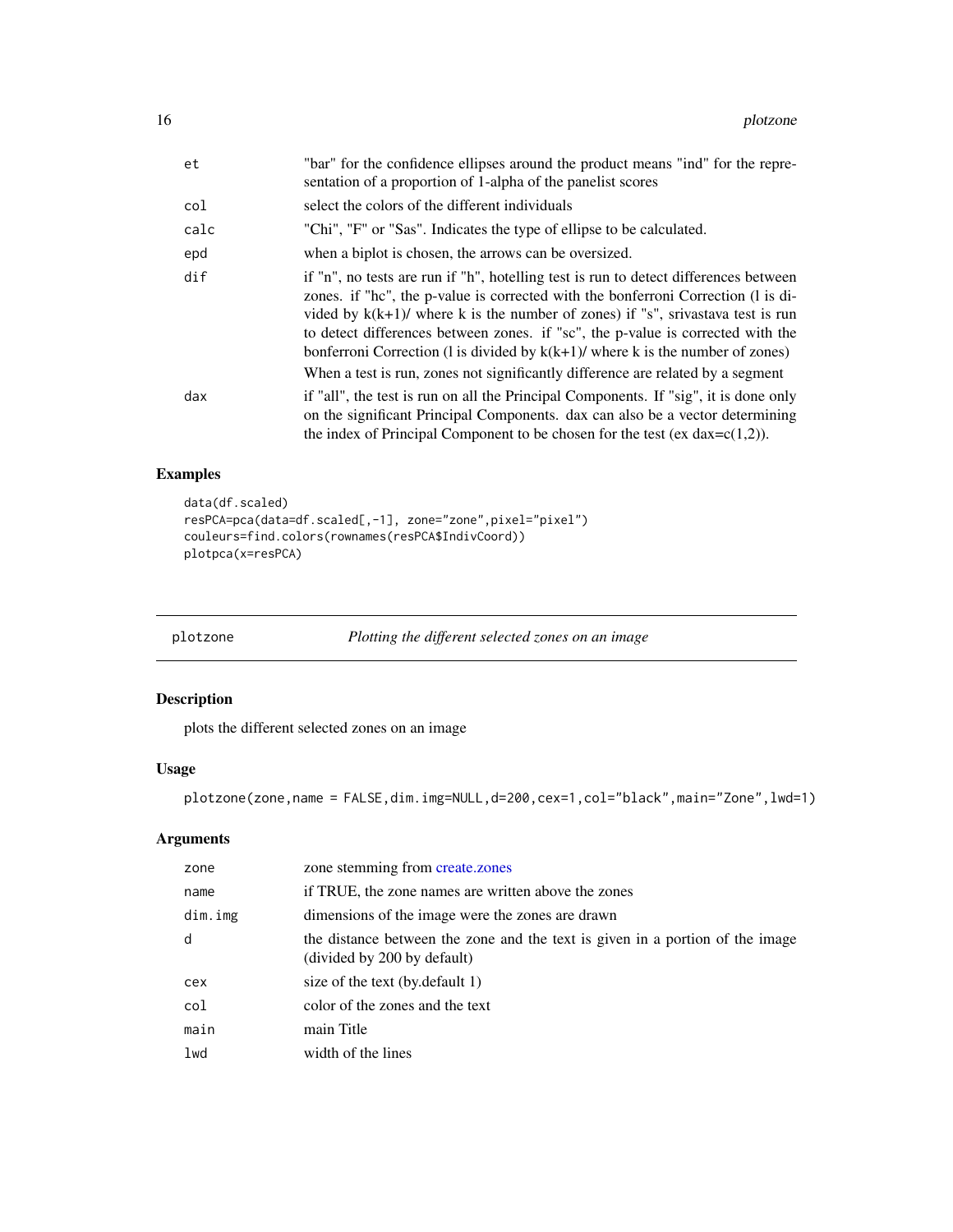# <span id="page-16-0"></span>reshaping 17

#### See Also

[create.zones;](#page-3-1) [img.zone](#page-9-1)

#### Examples

data(zones) plotzone(zones)

<span id="page-16-1"></span>

| reshapimg |          |  |  | Reshape image matrices as one sigle dataframe (useful to pca, for |  |  |
|-----------|----------|--|--|-------------------------------------------------------------------|--|--|
|           | example) |  |  |                                                                   |  |  |

#### Description

Reshapes a list of (numeric) image matrices, and a zone matrix related to one set of images, in order to obtain a dataframe, with each line corresponding to one pixel and each matrix corresponding to one single column.

#### Usage

reshapimg(zone.img,list.img,list.bool=NULL,reduction=TRUE,return.bool=FALSE,name.img=NULL)

### Arguments

| zone.img    | result of <i>img.zone</i>                                                                                                                                                                            |
|-------------|------------------------------------------------------------------------------------------------------------------------------------------------------------------------------------------------------|
| list.img    | list of images to be compared                                                                                                                                                                        |
| list.bool   | potential list of boolean matrices reflecting conditions of the analysis. Each pixel<br>which does not respect at least one of the boolean conditions will be removed<br>from the resulting dataset. |
| reduction   | if TRUE, each column of the related data fraime (corresponding to each numeric<br>image matrix) is centered and reduced                                                                              |
| return.bool | if TRUE, a list containing the resulting data (data) and the boolean matrix of the<br>treated pixels (boolean) is returned                                                                           |
| name.img    | vector containing the names of the successive images of list imp which are going<br>to be the names of the column of the resulting dataset)                                                          |

#### Value

The resulting data contains one column containing the zone, and then as many columns as components in list.img. The names of columns can correspond to the name.img vector (default), or to the names of the matrices in list.mat, else it will be Var1, Var2,...

# See Also

[img.zone,](#page-9-1)[pca](#page-12-1)[,create.zones](#page-3-1)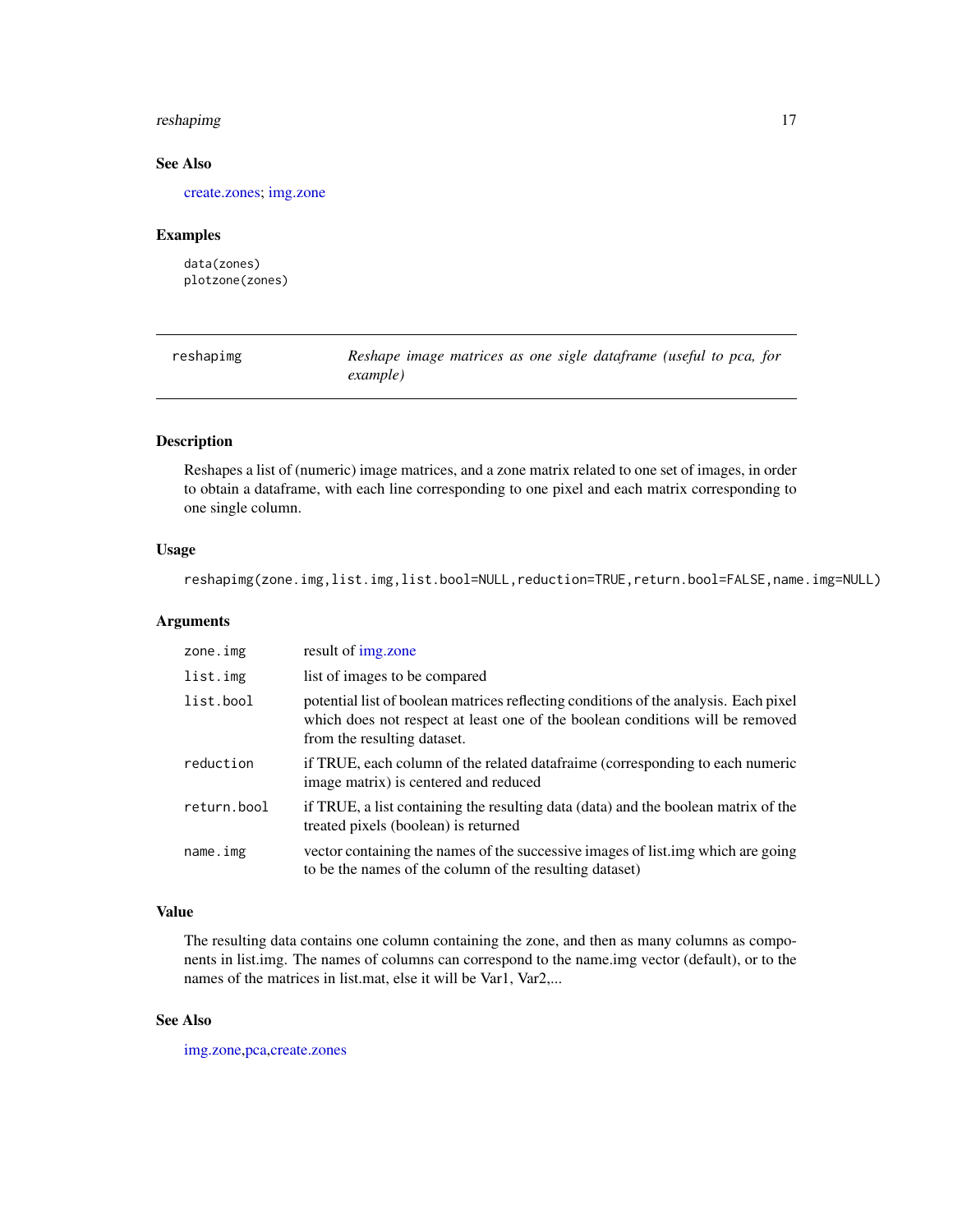#### Examples

```
data(count)
data(newgp)
data(lifetime)
data(zone.img)
```
df37A=reshapimg(zone.img,list(count,lifetime,newgp),name.img=c("Count","Lifetime","GP"))

<span id="page-17-1"></span>

| sri.test | Srivastava's Test |  |  |
|----------|-------------------|--|--|
|----------|-------------------|--|--|

# Description

Tests multivariate differences between two samples with Srivastava's Test

#### Usage

sri.test(matx, maty)

#### Arguments

| matx | First sample (with observations as lines and variables as columns)            |
|------|-------------------------------------------------------------------------------|
| matv | Second sample (with observations as lines and variables as columns), matx and |
|      | maty have to have the same number of variables.                               |

#### Value

a list containing the p-value and the statistique (corresponding to T1 in the Srivastava's paper)

#### References

M. S. Srivastava and M. Du. A test for the mean vector with fewer observations than the dimension.Journal of Multivariate Analysis , 99(3):386 402, Mar. 2008.

#### See Also

[difftable](#page-4-1)[,hotelling.test](#page-8-1)

# Examples

```
A=matrix(rnorm(13.15),13,15)
B=matrix(rnorm(13.15),13,15)
sri.test(A,B)
```
<span id="page-17-0"></span>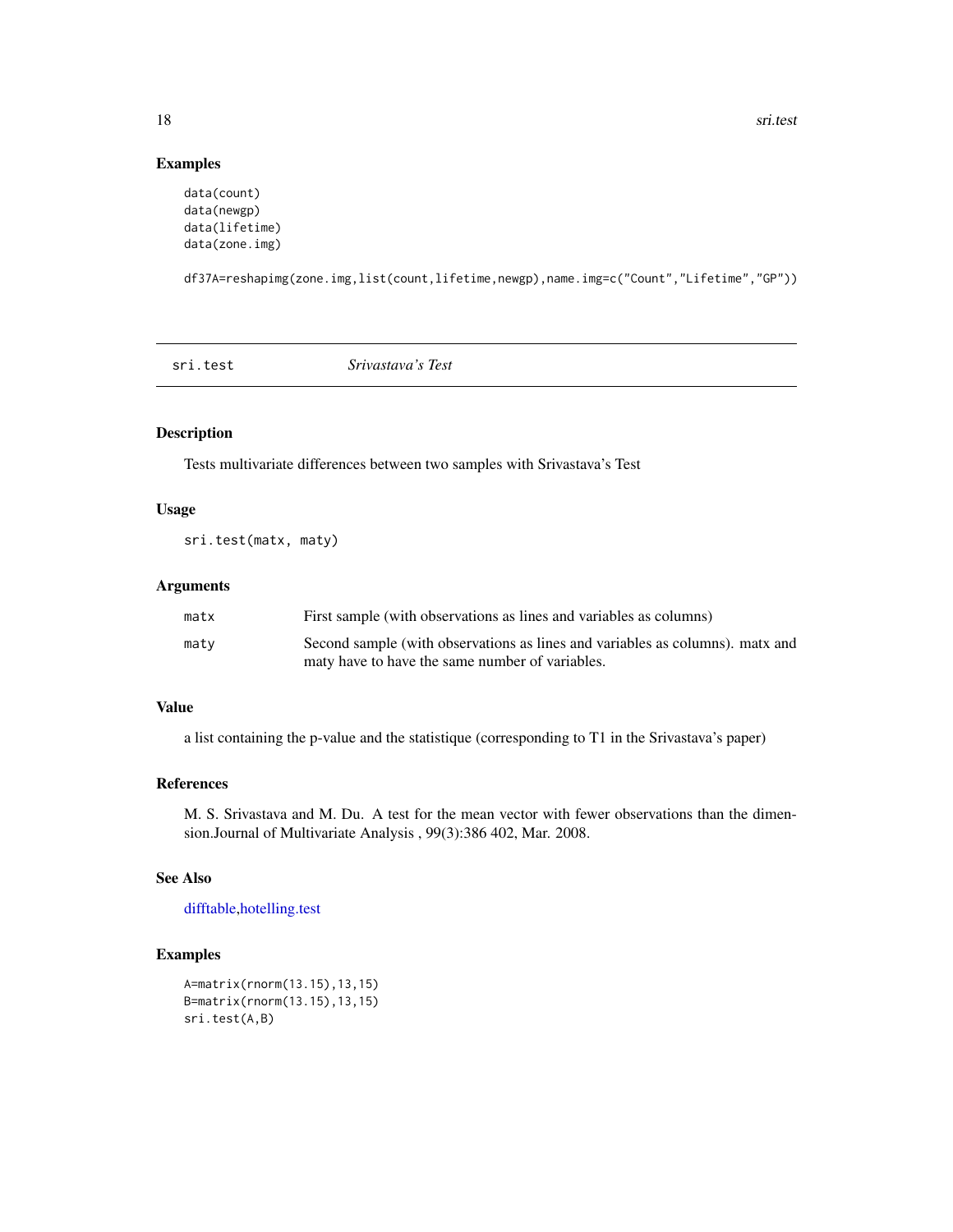<span id="page-18-0"></span>

# Description

Sometimes, a slight shift exists between two images of the same sample. This function allows them to be superimposed. The shift can be determined with a vector by entering its coordinates; or interactively by clicking on a specific point on a first image, and its corresponding point on the second image)

#### Usage

```
translation(dtt,dtc=NULL,x,y,interact=FALSE,dtt.lim=NULL,dtc.lim=NULL,return.vect=FALSE)
```
#### Arguments

| dtt         | image matrix (for $512*512$ image, the dimensions of this matrix are $512*512$ )<br>to translate                                                                                     |
|-------------|--------------------------------------------------------------------------------------------------------------------------------------------------------------------------------------|
| dtc         | potential image matrix (for $512*512$ image, the dimensions of this matrix are<br>$512*512$ ) on which the dtt is superimposed                                                       |
| X           | If interactive is FALSE, abscisse of vector of translation                                                                                                                           |
| У           | If interactive is FALSE, ordinate of vector of translation                                                                                                                           |
| interact    | if TRUE, dtt is displayed as an image, and the user has to select one point on it.<br>Then, dtc is displayed as an image and the user has to select the related same<br>point on it. |
| $dt$ .lim   | limits of the scale of dtt (to change when the image is not contrasted enough to<br>detect specific points)                                                                          |
| dtc.lim     | limits of the scale of dtc (to change when the image is not contrasted enough to<br>detect specific points)                                                                          |
| return.vect | if TRUE, the function returns a list composed of the translated data ("data") and<br>the vector of translation ("translation")                                                       |

#### Value

If return.vect=FALSE (default), the function returns the translated data. If return.vect=TRUE, the function returns a list containing the translated data ("data") and the vector of translation ("translation")

# Examples

```
data(gp)
```

```
data(count)
```

```
GP37Anew=translation(dtt=gp,dtc=count,interact=TRUE,dtt.lim=c(-0.4,0.8),dtc.lim=c(1000,4000))
GP37Anew=translation(gp,x=7,y=-3)
```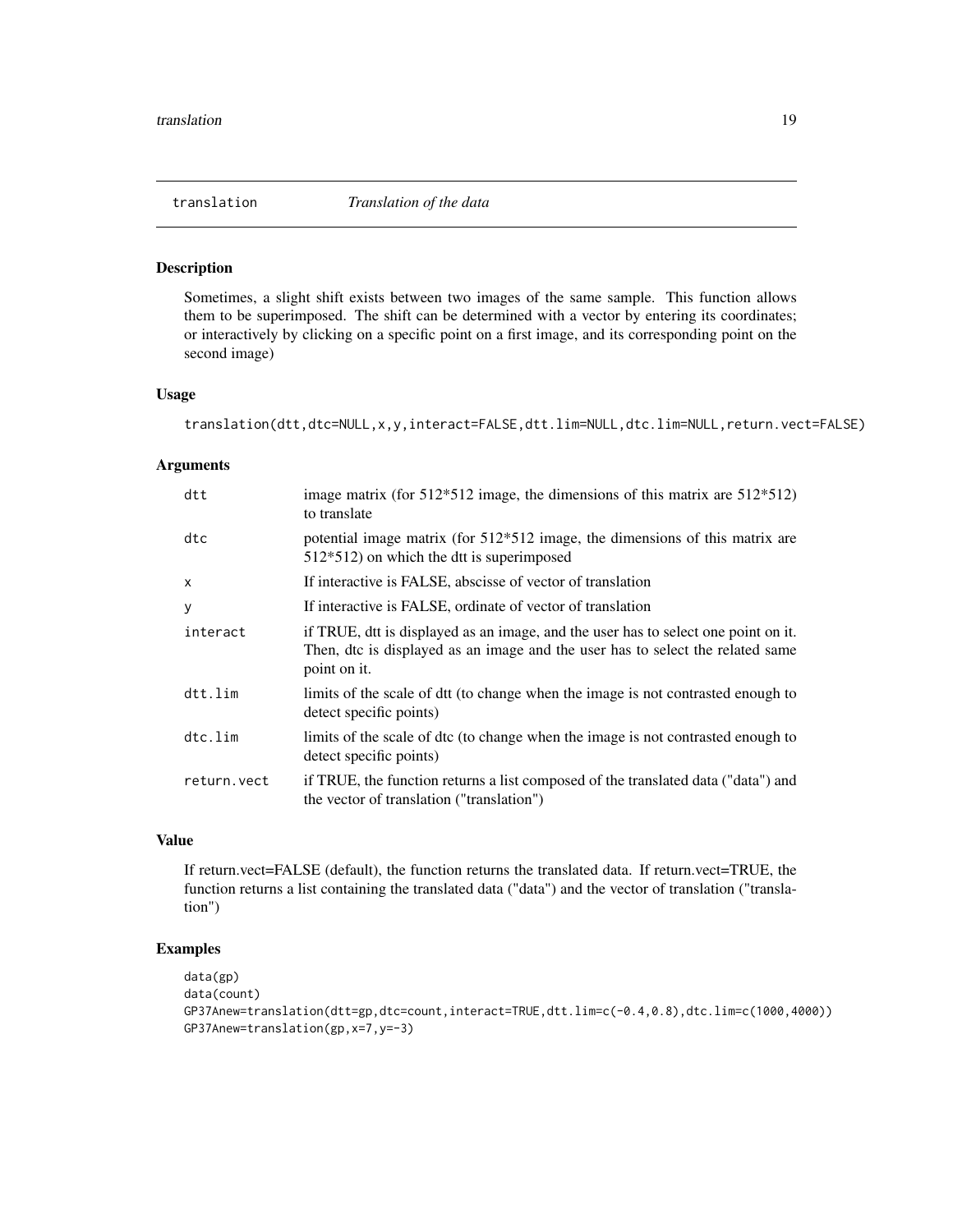<span id="page-19-0"></span>

# Description

Example of image zone stemming from [zones](#page-19-1)

# Examples

data(zone.img)

# zone.mat *Zones as matrix*

# Description

Example of zones as a matrix

# Examples

data(zone.mat)

<span id="page-19-1"></span>zones *Zone example*

# Description

Example of control points for zones

# Usage

data("zones")

# Examples

data(zones)